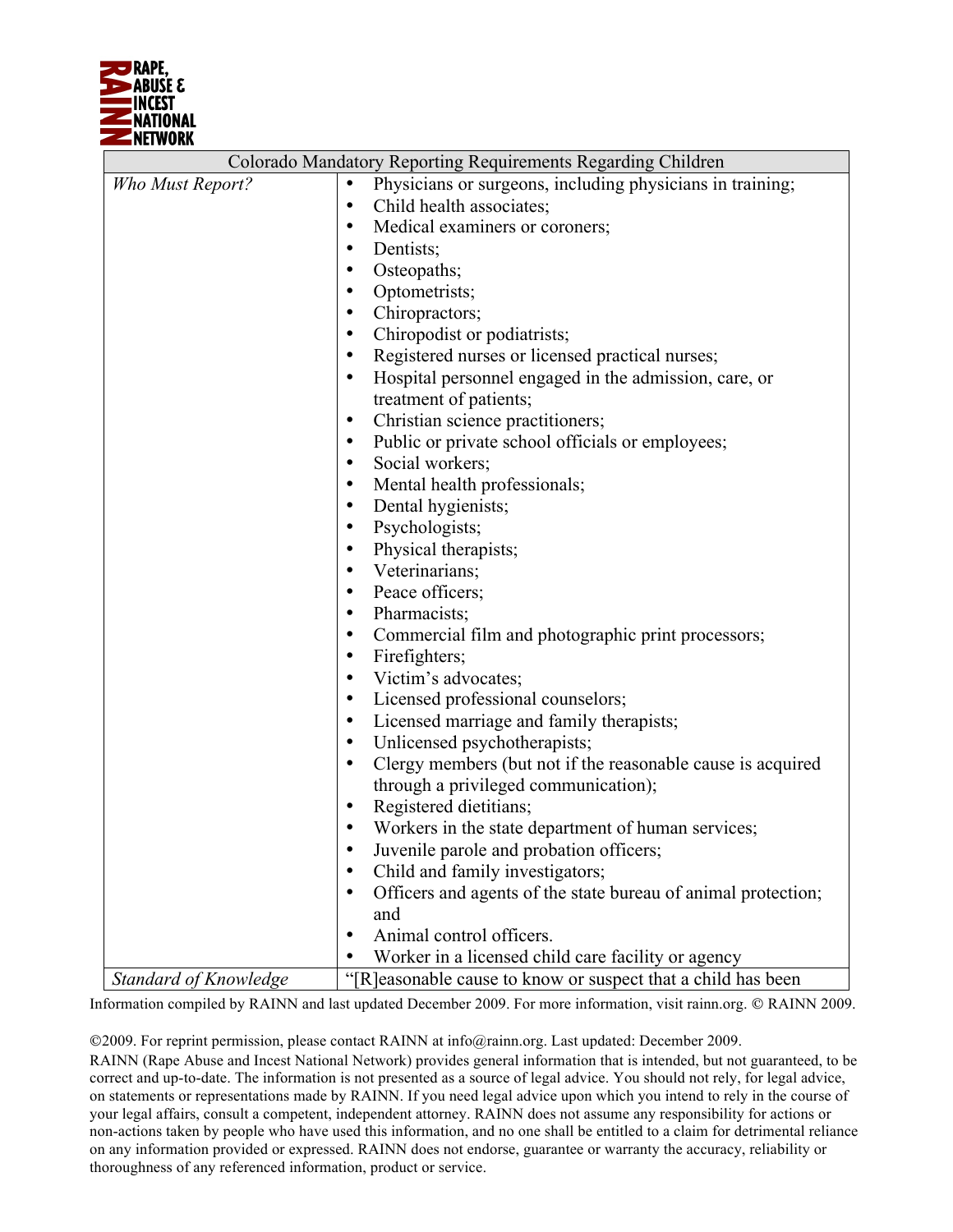

| Colorado Mandatory Reporting Requirements Regarding Children |                                                                                                                                                                                                                                                                                                                                                                                                                                                                                                                                                                                                                    |
|--------------------------------------------------------------|--------------------------------------------------------------------------------------------------------------------------------------------------------------------------------------------------------------------------------------------------------------------------------------------------------------------------------------------------------------------------------------------------------------------------------------------------------------------------------------------------------------------------------------------------------------------------------------------------------------------|
|                                                              | subjected to abuse or neglect or [observation of] the child being<br>subjected to circumstances or conditions which would reasonably<br>result in abuse or neglect."                                                                                                                                                                                                                                                                                                                                                                                                                                               |
| Definition of Applicable<br>Victim                           | Not provided.                                                                                                                                                                                                                                                                                                                                                                                                                                                                                                                                                                                                      |
| Reports Made To                                              | Reports should be made to the county department or local law<br>enforcement agency.                                                                                                                                                                                                                                                                                                                                                                                                                                                                                                                                |
| Contents of Report                                           | The name, address, age, sex, and race of the child;<br>٠<br>The name and address of the person responsible for the<br>suspected abuse or neglect;<br>The nature and extent of the child's injuries, including any<br>٠<br>evidence of previous cases of known or suspected abuse or<br>neglect of the child or the child's siblings;<br>The family composition;<br>٠<br>The source of the report and the name, address, and<br>occupation of the person making the report;<br>Any action taken by the reporting source; and<br>Any other information that the person making the report<br>believes may be helpful. |
|                                                              | If any officer or employee of a local department of health or state<br>department of public health or environment makes a report, he or<br>she shall include only the following information:<br>The name, address, and sex of the child<br>The name and address of the person responsible for the child<br>The name and address of the person who is alleged to be<br>responsible for the suspected abuse or neglect, if known<br>The general nature of the child's injury                                                                                                                                         |
| Timing/Other Procedures                                      | An initial report must be made immediately. A written follow-up<br>report shall be made "promptly."                                                                                                                                                                                                                                                                                                                                                                                                                                                                                                                |
| Other                                                        | A "victim's advocate" means a person at a battered women's<br>shelter or rape crisis organization or a comparable<br>community-based advocacy program for victims of domestic<br>violence or sexual assault and does not include an advocate<br>employed by any law enforcement agency:<br>Whose primary function is to render advice, counsel, or<br>$\circ$<br>assist victims of domestic or family violence or sexual<br>assault; and                                                                                                                                                                           |

Information compiled by RAINN and last updated December 2009. For more information, visit rainn.org. © RAINN 2009.

2009. For reprint permission, please contact RAINN at info@rainn.org. Last updated: December 2009.

RAINN (Rape Abuse and Incest National Network) provides general information that is intended, but not guaranteed, to be correct and up-to-date. The information is not presented as a source of legal advice. You should not rely, for legal advice, on statements or representations made by RAINN. If you need legal advice upon which you intend to rely in the course of your legal affairs, consult a competent, independent attorney. RAINN does not assume any responsibility for actions or non-actions taken by people who have used this information, and no one shall be entitled to a claim for detrimental reliance on any information provided or expressed. RAINN does not endorse, guarantee or warranty the accuracy, reliability or thoroughness of any referenced information, product or service.